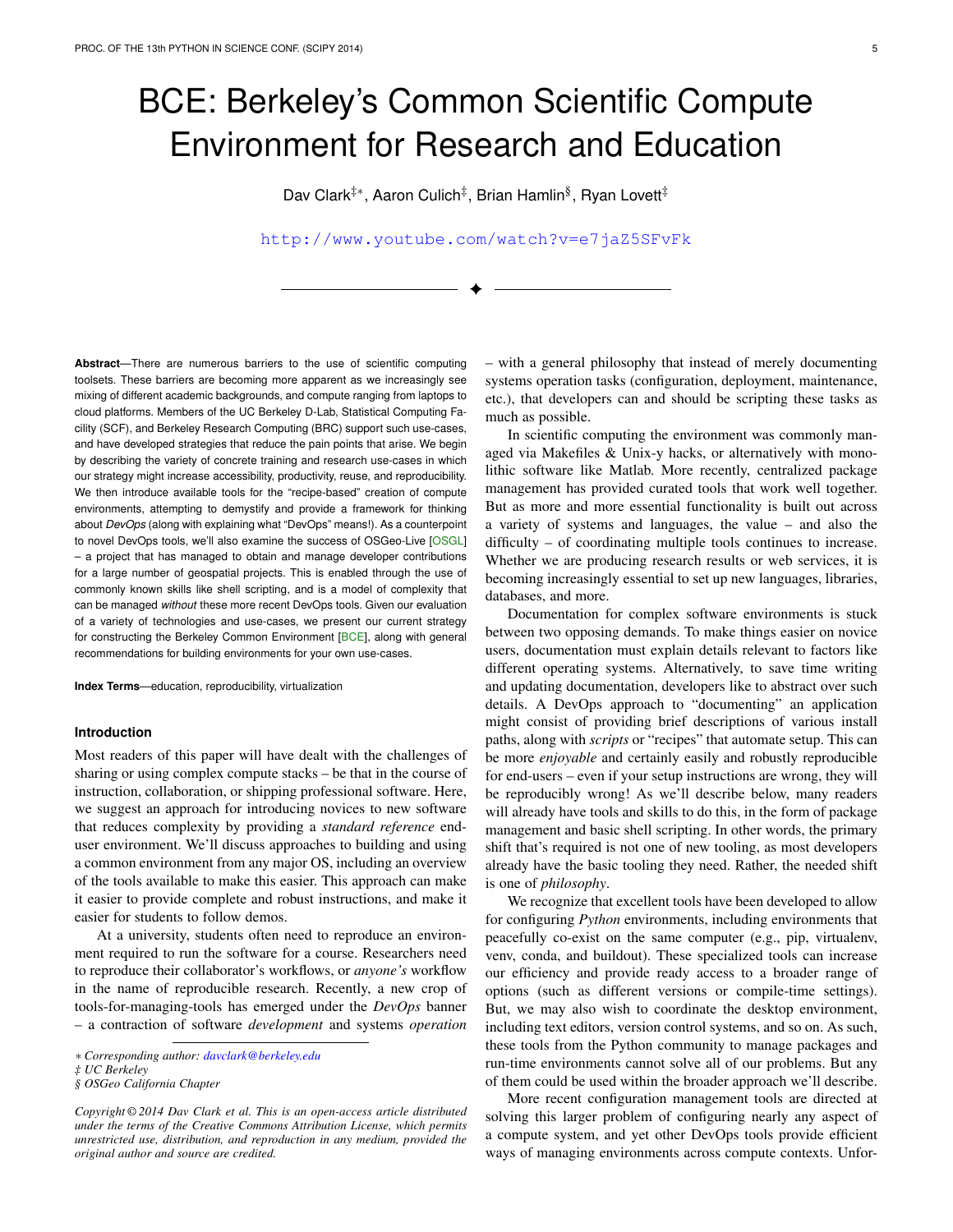tunately, the variety and complexity of tools match the variety and complexity of the problem space, and the target space for most of them was *not* scientific computing. Thus, before discussing available tooling, we first lay out a fuller set of concerns relevant to supporting scientific computing.

## **Issues for Scientific Computing**

The users of computational tools (and their collaborators) are often equipped with a suite of informally learned foundational skills (command line usage, knowledge of specific applications, etc.). Newcomers to a field often lack these technical skills, which creates a boundary between those who do and do not (and perhaps cannot) participate in that discipline. However, we are entering an era where these boundaries are becoming barriers to the research and educational mission of our university. Our primary concern at present for the Berkeley Common Environment [\[BCE\]](#page-7-1) is educational, particularly introductory computational science and statistics. However, where possible, we wish to build an environment that supports the broader set of uses we outline here.

## *For instruction*

We are entering an era where experimental philosophers want to take courses in advanced statistics and sociologists need bestof-breed text analysis. These students are willing to work hard, and might sign up for the university courses meant to provide these skills. But while the group that the course was originally designed for (e.g., statistics or computer science students) have a set of *assumed* skills that are necessary to succeed in the class, these skills aren't taught *anywhere* in the curriculum. In these cases, instructors may spend a large amount of time addressing installation and setup issues – taking time away from higher value instruction. Alternatively, students with divergent backgrounds often drop these classes with the sense that they simply can't obtain these skills. This is not an equitable situation.

It's difficult, however, to write instructions that work for any potential student. As mentioned above, students come to a course with many possible environments (i.e., on their laptop or a server). But if a standardized environment is provided, this task becomes much simpler. Written instructions need fewer special cases, and illustrations can be essentially pixel-identical to what students should be seeing on their screen.

The most accessible instructions will only require skills possessed by the broadest number of people. In particular, many potential students are not yet fluent with notions of package management, scripting, or even the basic idea of command-line interfaces [\[SWC\]](#page-7-2). Thus, installing an accessible solution should require only GUI operations. The installed common environment, then, can look and operate in a uniform way. This uniformity can scaffold students' use of more challenging "developer" tools. This "uniformity of the environment in which the user is clicking" cannot be implemented without full control of the graphical environment, and systems that configure only a self-contained set of libraries or computational tools cannot do this. At the other end, it would be unreasonable to reconfigure students' desktop on their laptop. Thus, we wish to set up an isolated, uniform environment in its totality where instructions can provide essentially pixelidentical guides to what the student will see on their own screen.

## *For scientific collaboration*

Across campus, we encounter increasing numbers of researchers who wish to borrow techniques from other researchers. These researchers often come from different domains with different standards for tools. These would-be collaborators are increasingly moving towards open-source tools – often developed in Python or R – which already dramatically reduces financial barriers to collaboration.

The current situation, however, results in chaos, misery, and the gnashing of teeth. It is common to encounter a researcher with three or more Python distributions installed on their machine, and this user will have no idea how to manage their command-line path, or which packages are installed where. In particularly pathological cases, pip will install packages to an otherwise inactive python distribution. These nascent scientific coders will have at various points had a working system for a particular task, and often arrive at a state in which nothing seems to work. A standard environment can eliminate this confusion, and if needed, isolate environments that serve different projects. Snapshots of working systems can provide even more resilience of the continued functioning of already running projects. And it bears repeating that we don't want to disrupt the already productive environments that these researchers are using!

This issue becomes even more pronounced when researchers attempt to reproduce published results without access to the expert who did the initial research. It is unreasonable to expect any researcher to develop code along with instructions on how to run that code on any potential environment. As with the instructional case above, an easy way to do this is to ensure others have access to the exact environment the original researcher was working on, and again, "pixel-identical" instructions can be provided.

#### *For administration*

At UC Berkeley, the D-Lab supports tools for courses and short trainings. Similarly, the Statistical Computing Facility (SCF) supports an instructional lab and "cloud" resources for some courses, and grad student assistants often provide virtual machines for computer science courses (we'll explain virtual machines later). In each and every case, multiple technical challenges are common. These technical glitches can delay or reduce the quality of instruction as compared to an environment that students are already familiar with. It is also a drag on the time of those supporting the course – time that could be better directed at course content!

The more broadly a standard environment is adopted across campus, the more familiar it will be to all students. Using infrastructure for collaborative administration, technical glitches can be tracked or resolved by a community of competent contributors, allowing course instructors to simply use a well-polished end product, while reducing the complexity of instructions for students to set up course-specific software. These environments can also be tuned in ways that would be beyond the scope of what's worth doing for an individual course – for example optimizations to increase the efficiency of numeric computations or network bandwidth for remote desktops.

At this point that our use case starts to sound like the case in which product developers are working together to deploy software on a production server, while maintaining a useful development environment on their own machines, testing servers, and so on. However, going forwards, we will suggest that novel tools for building and managing compute environments be largely the domain of specialized administrator-contributors to a common environment. Technically skilled students, professors and researchers can continue to use the tools they are familiar with, such as the Ubuntu package manager, pip, shell scripts, and so on.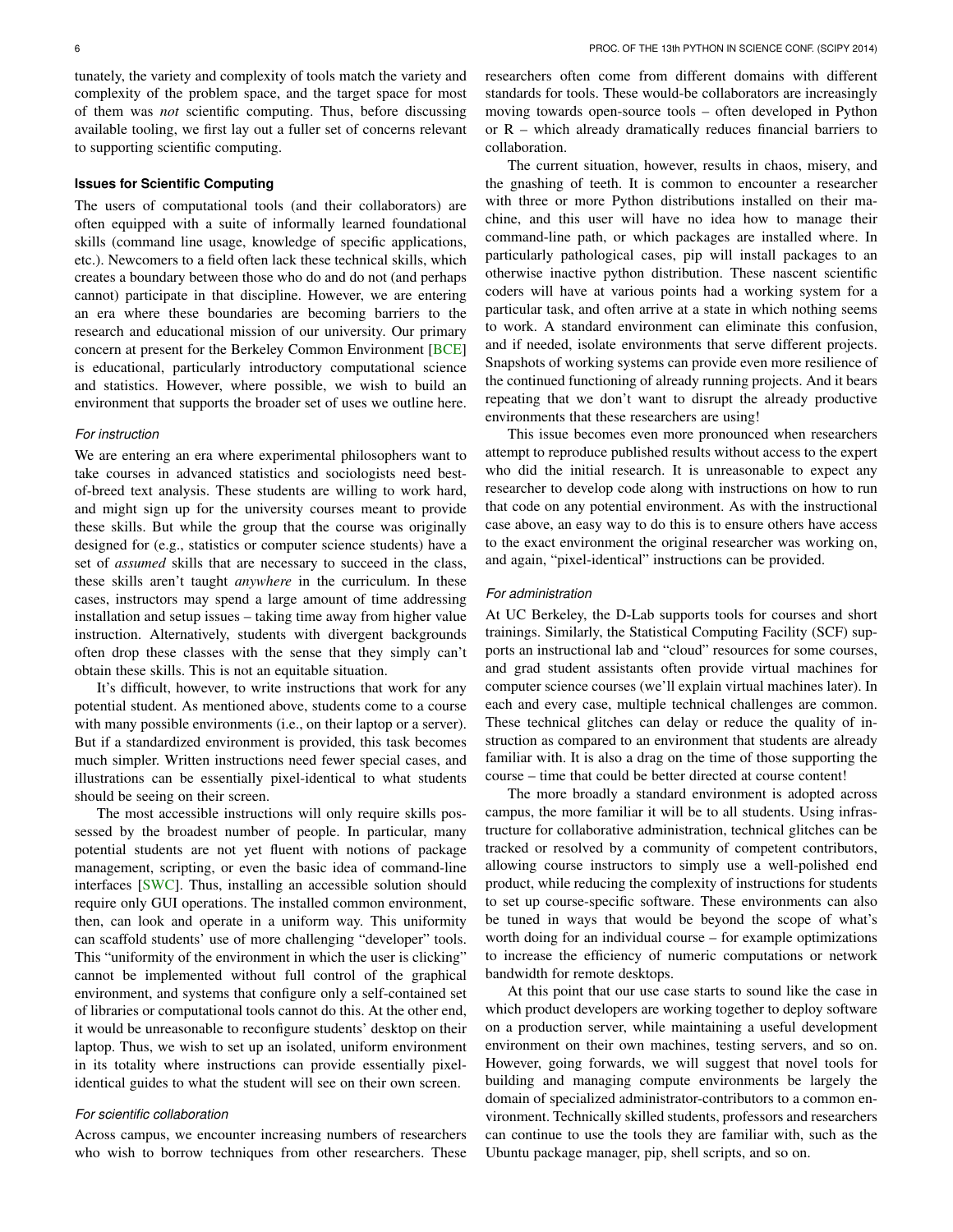#### **Technical challenges for a common environment**

Any common environment needs to provide a base of generally useful software, and it should be clear how it was installed and configured. It should be equally clear how one could set up additional software following the pattern of the "recipe" for the environment, making it easy to share new software with other users of the environment. More generally, we seek to address the following challenges, though we have not definitely solved them! After each problem, we list relevant tools, which will be described in full in a later section.

#### *Complex requirements*

The quote at the beginning of this paper illustrates a case in which requirements are not explicitly stated and there is an assumption that all collaborators know how to set up the necessary environment. The number of steps or the time required is unknown, and regularly exceeds the time available. For example, in the context of a 1.5 hour workshop or a class with only handful of participants, if all cannot be set up within a fixed amount of time (typically 20 minutes at most) it will jeopardize successfully completing the workshop or class materials and will discourage participation. All participants must be able to successfully complete the installation with a fixed number of well-known steps across all platforms within a fixed amount of time.

Additional difficulties arises when users are using different versions of the "same" software. For example, Git Bash on Windows lacks a man command. We *can't* control the base environment that users will have on their laptop or workstation, nor do we wish to! A useful environment should provide consistency and not depend on or interfere with users' existing setup. Relevant tools discussed below include Linux, virtual machines, and configuration management.

#### *Going beyond the laptop*

Laptops are widely used across the research and teaching space and in our experience it is reasonable to assume most individuals will have at least a 64-bit laptop with 4GB of RAM. Such a laptop is sufficient for many tasks, however the algorithms or size of in-memory data may exceed the available memory of this unitof-compute and the participant may need to migrate to another compute resource such as a powerful workstation with 128GB of RAM (even the most advanced laptops typically max-out at 16GB at the time of this writing). Thus, an environment should not be *restricted* to personal computers. Across systems, a user should be able to to replicate the data processing, transformations, and analysis steps they ran on their laptop in this new environment, but with better performance. Relevant tools discussed below include Packer and Docker.

#### *Managing cost / maximizing value*

Imagine you have the grant money to buy a large workstation with lots of memory and many processors, but you may only need that resource for a 1 to 2 week period of time. Spending your money on a resource that remains unused 95% of the time is a waste of your grant money! A homogeneous, familiar environment can enable easier usage of the public cloud. A private cloud approach to managing owned resources can also allow more researchers to get value out of those resources. This is a critical enabler to allow us to serve less well-funded researchers. In addition, more recent technologies can avoid exclusively reserving system resources for

<span id="page-2-0"></span>

| Goal                                                                                       | Relevant tools                                                                                              |
|--------------------------------------------------------------------------------------------|-------------------------------------------------------------------------------------------------------------|
| Make Linux available as a<br>VM (regardless of host OS)                                    | Local VM tool or public cloud (e.g.,<br>VirtualBox or Amazon EC2 – choose<br>something supported by Packer) |
| Apply configurations in a re-<br>peatable fashion                                          | Scripting, package managers (e.g., apt,<br>pip), configuration management (e.g.,<br>Ansible)                |
| Generate OS image for mul-<br>tiple platforms                                              | Packer                                                                                                      |
| light-weight cus-<br>Enable<br>tom environment (instead of<br>heavy-weight virtualization) | Docker, LXC                                                                                                 |

*TABLE 1: Recommended automation tools for* our *use-cases.*

a single environment. Relevant tools discussed below are Packer, Docker (and LXC), and cloud-based virtual machines.

## **Existing Tools**

As discussed above, the problems outlined above are not unique to scientific computing. Developers and administrators have produced a variety of tools that make it easier to ensure consistent environments across all kinds of infrastructure, ranging from a slice of your personal laptop, to a dynamically provisioned slice of your hybrid public/private cloud. We cannot cover the breadth of tooling available here, and so we will restrict ourselves to focusing on those tools that we've found useful to automate the steps that come before you start *doing science*. We'll also discuss popular tools we've found to add more complexity for our use-cases than they eliminate. Table [1](#page-2-0) provides an overview from the perspective of the DevOps engineer (i.e., contributor, maintainer, *you*, etc.).

## *Linux OS (Operating System)*

A foundational tool for our approach is the Linux operating system. It is far easier to standardize on a single OS instead of trying to manage cross-platform support. It is relatively easy to install (or build) scientific code *and* DevOps tools on Linux. Moreover, Linux is not encumbered by licensing constraints, which reduces barriers to collaboration, distribution, and reuse. This choice of a single target OS is a primary reason to use *virtual machines* (described below) because most people don't use Linux as their primary laptop OS.

#### *Virtual machines (VMs)*

Virtual machine (VM) software enables running another OS (in BCE, Ubuntu server with XFCE installed) as a *guest* OS inside the *host* OS – often Mac OS or Windows. If a system is not virtualized (for example, the host OS), it is said to be running on "bare metal." For BCE, we have focused on VirtualBox and VMware (the former of which is free) as they both run on Windows, Mac OS, *and* Linux. Cloud providers like EC2 *only* provide virtual machines (there is no access to "bare metal"), and similar concepts apply across local and cloud virtual systems. A notable distinction is that web tools are often available for cloud services, as opposed to a local GUI tool for systems like VirtualBox. Both kinds of services provide command-line tools that can perform a superset of the tasks possible with graphical interfaces.

For some users, a VM simply will not run locally, generally because they have a very old operating system or computer. Thus, one should assume that any VM solution will not work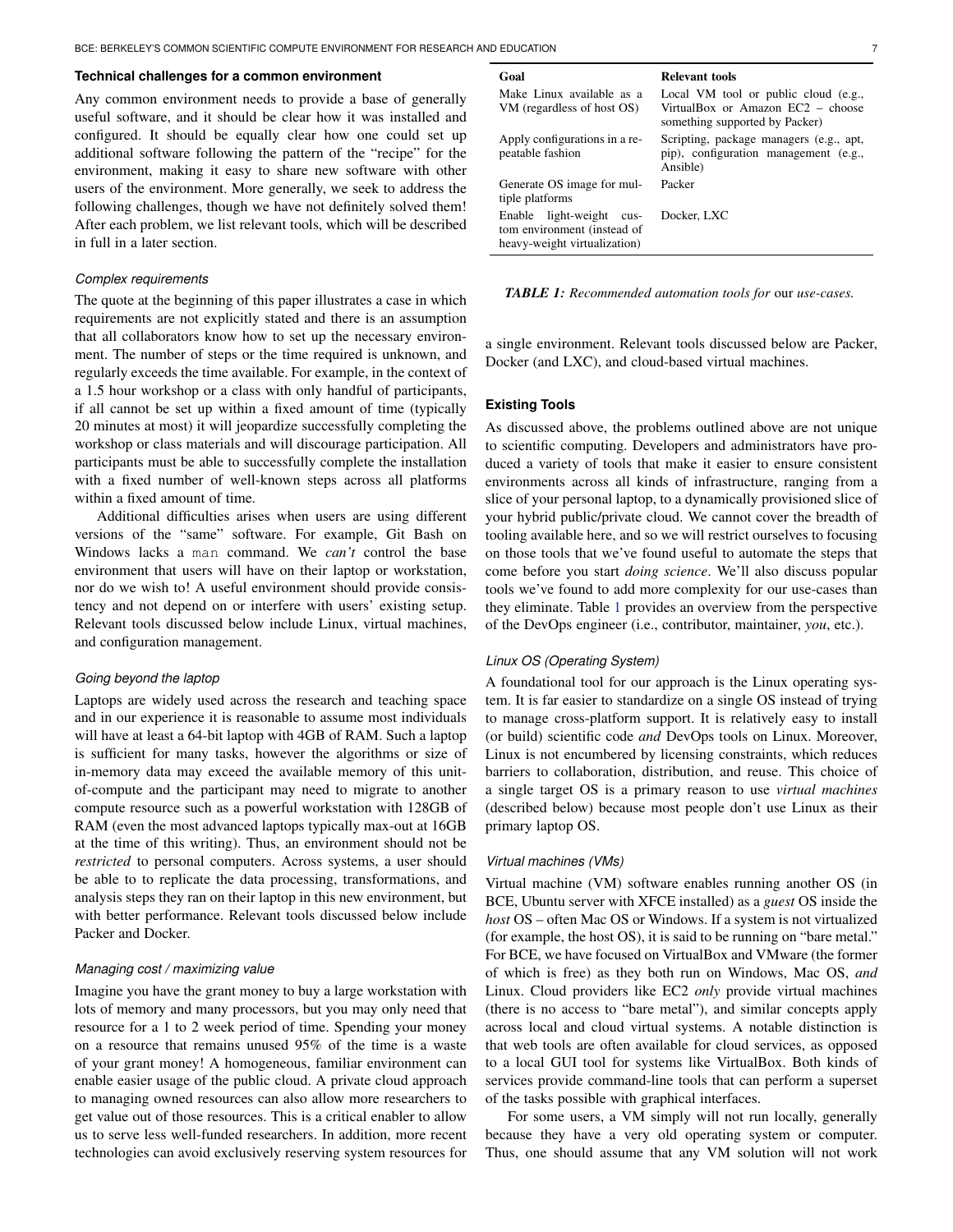One concern is that VMs reserve compute resources exclusively. Some approaches, however, allow for more elastic usage of resources, most notably with LXC-like solutions, discussed in the Docker section below. Another issue that can arise is dealing with mappings between host and guest OS, which vary from system to system – arguing for the utility of an abstraction layer for VM configuration like Vagrant or Packer (discussed below). This includes things like port-mapping, shared files, enabling control of the display for a GUI vs. enabling network routing for remote operation. These settings may also interact with the way the guest OS is configured. Specifically with BCE we noticed that some desktop environments interacted poorly with VirtualBox (for example, LXDE did not handle resize events properly).

Note that if you are already running Linux on "bare metal", it's still useful to run a virtualized Linux guest OS. The BCE model relies on a well-known, curated set of dependencies and default configurations. To ensure that it is possible to consistently and reliably manage those elements no matter what flavor, variant, or version of Linux you may be running as the host OS. However, we have intentionally made choices that allow an informed developer set up a partial environment that matches BCE. For example, python requirements are installed with pip using a requirements file. This makes it easy to set up a virtualenv or conda environment with those packages.

The easiest way to use a VM is to use a pre-existing image – a file that contains all relevant data and metadata about an environment (described more fully at [\[images\]](#page-7-3)). It's very easy to make modifications to an environment and make a new image by taking a snapshot. Note that while both local and cloud-based VM systems often allow for easy snapshotting, it may be hard to capture exactly how changes happened – especially changes and configuration that was made "by hand." So, snapshots are not necessarily a good solution for reproducibility. You can also install an OS to a virtual image in essentially the same manner you would install it to bare metal. The primary difference is that you need to use specialized VM software to start this process. For example, you can do this directly in VirtualBox simply by clicking the "New" button, and you'll be guided through all of the steps. There are more automated ways, however, and we discuss these below.

## *Configuration management and automated image creation*

Creating an image or environment is often called *provisioning*. The way this was done in traditional systems operation was interactively, perhaps using a hybrid of GUI, networked, and command-line tools. The DevOps philosophy encourages that we accomplish as much as possible with scripts (ideally checked into version control!). Most readers of this paper will already be able to create a list of shell commands in a file and execute it as a script. So, if you already know how to execute commands at the Bash prompt to configure Linux, this can do *most* of the system setup for you.

Package managers in particular provide high-level commands to install and configure packages. Currently, we use a combination of apt, pip, and shell scripts. We also evaluated conda and found that it introduced additional complexity. For example, it is still hard to install a list of pip requirements with conda if some packages are not available for conda. Most package authors currently make their packages available, however, for pip. Standard apt packages were also adequate for things like databases, and ideal for the desktop environment, where we could reap the benefit of the careful work that went into the LTS Ubuntu distribution.

Some steps may even be done manually. As we explored managing the complexity and reducing the number of tools for the BCE development process, one of the steps in the "recipe" was manual installation of Ubuntu from an ISO. It is straightforward to make a binary image from a snapshot immediately after creating a base image, so this initial step could be done once by a careful individual.

Ultimately, however, we decided it was better to automate installation from an ISO, which is enabled by the Debian Installer [\[UDI\]](#page-7-4), a system that allows a text file to specify answers to the standard configuration prompts at install-time, in addition to providing many more possibilities. You can find the BCE configuration file for the debian-installer in the provisioning/http directory. Later, we'll discuss how we're coordinating all of the above using Packer.

## *Ansible and related tools*

Ansible is one of a number of recent DevOps tools for configuration management [\[Ansible\]](#page-7-5). These tools enable automated management of customizations to the default status and configuration of software. They are purpose-built domain-specific tools that can replace the scripting approach described above. Such systems provide checks and guarantees for applying changes that would be hard to write as shell scripts alone – just as a makefile handles builds more gracefully than a shell script. This approach manages configuration complexity as an environment grows in feature complexity. It may also allow an end-user to manage and reliably apply personal customizations across multiple versions of an environment over time. For BCE development, we felt Ansible added the least complexity amongst comparable tools. It may be used at build-time and also at run-time within the guest OS, *or from any other location with SSH access to the target being configured*. The only requirements for the target are an SSH server and a Python interpreter (Ansible is Python-based). Ansible execution is also more linear than some systems, which is a limitation, but also a simplification.

At this phase, however, the complexity of BCE doesn't warrant contributors learning even a simple configuration management tool. The maintainer of the Software Carpentry VM, Matt Davis, has reported a similar observation. He has used another tool, Puppet, to provision the Software Carpentry VM, but will likely use shell scripts in the future. And as we will see below from the OSGeo project, it is perhaps easier to coordinate certain kinds of complexity with more commonly known tools like shell scripting.

While the syntax for each tool varies, the general concept is the same – one describes the desired machine state with a toolspecific language. After execution of this recipe – if you did a good job – the machine state is guaranteed to be how you've requested it to be. Unfortunately, all DevOps tools call their recipes something different. While the process certainly seems more like baking than, say, coaching a football team, Ansible calls its scripts "playbooks." Alternate tools with similar functionality are Chef (which, unsurprisingly *does* call its scripts "recipes"),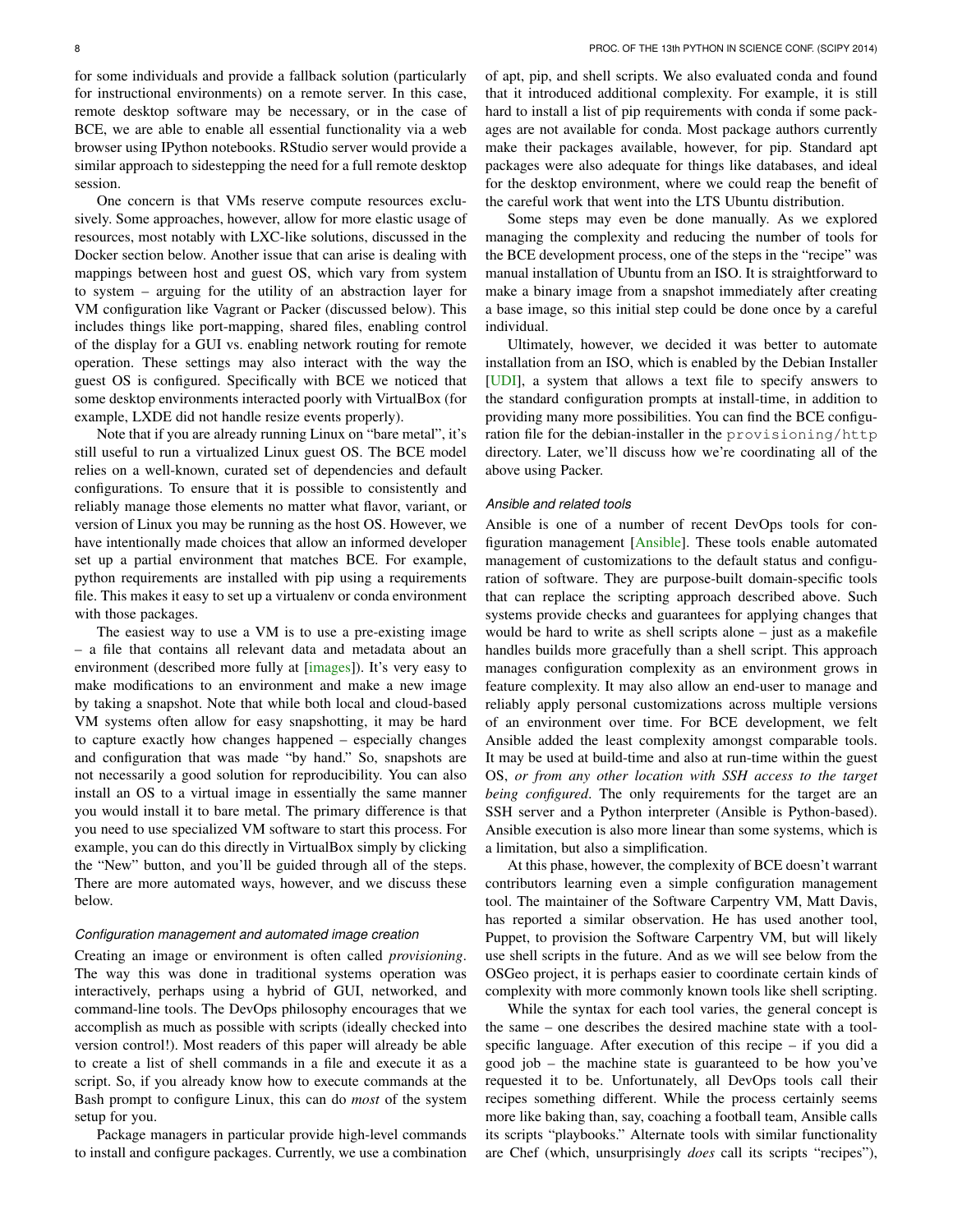Salt (also Python-based, and uses "states"), and Puppet (which uses "manifests"). With any of these, a great way to start learning would be to translate an existing configuration shell script into one of these tools.

## *Packer*

Packer is used at build-time and enables creating identical machine images targeting multiple machine image formats [\[Packer\]](#page-7-6). For example, we generate a (mostly) uniformly configured BCE machine image in multiple formats including OVF for VirtualBox and AMI for AWS EC2. Packer coordinates many of the tools described above and below based on a JSON configuration file. This file specifies the Ubuntu ISO to install, a Debian Installer configuration file (which gets served over HTTP), and configures the installed OS by copying files and running a shell script. Packer can also readily use Ansible, Puppet, Chef, or Salt (and has a plugin system if you want to use something more exotic). Images can be built for many popular platforms, including a variety of local and cloud-based providers.

Packer made it possible for us to learn a relatively simple tool that executes the entire image-creation process as a single logical operation. Moreover, end users need have no knowledge of Packer. They can use the Amazon web console or the VirtualBox GUI with no concerns for the complexity at build time.

It is worth noting that while indexes are available for a variety of images (e.g, vagrantbox.es, the Docker index, and Amazon's list of AMIs), we have encountered surprisingly little effort to publish consistent environment that allows one to readily migrate between platforms. This is, however, precisely the goal of BCE, and it's enabled by Packer.

#### *Vagrant*

Vagrant is a run-time component that needs to be installed on the host OS of the end user's laptop [\[Vagrant\]](#page-7-7). Like Packer, it is a wrapper around virtualization software that automates the process of configuring and starting a VM from a special *Vagrant box* image (Vagrant boxes may be created with any of the above tools). It is an alternative to configuring the virtualization software using the GUI interface or the system-specific command line tools provided by systems like VirtualBox or Amazon. Instead, Vagrant looks for a *Vagrantfile* which defines the configuration, and also establishes the directory under which the vagrant command will connect to the relevant VM. This directory is, by default, synced to the guest VM, allowing the developer to edit the files with tools on their host OS. From the command-line (under this directory), the user can start, stop, or ssh into the Vagrant-managed VM. It should be noted that (again, like Packer) Vagrant does no work directly, but rather calls out to those other platform-specific command-line tools.

The initial impetus for the BCE project came from a Vagrantbased project called "jiffylab" [\[jl\]](#page-7-8). With a single command, this project launches a VM in VirtualBox or on various cloud services. This VM provides isolated shell and IPython notebook through your web browser. But while Vagrant is conceptually very elegant (and cool), we are not currently using it for BCE. In our evaluation, it introduced another piece of software, requiring command-line usage before students were comfortable with it. Should a usecase arise, however, it would be trivial to create a "vagrant box" (a Vagrant-tuned virtual image) with our current approach using Packer. That said, other "data-science" oriented VMs have chosen Vagrant as their method of distribution [\[DSTb\]](#page-7-9), [\[DSTk\]](#page-7-10). Currently, Vagrant is most useful for experienced developers to share environments with each other.

## *Docker*

Docker is a platform to build, distribute, and run images built on top of Linux Containers (LXC) which provides a lightweight style of virtualization called containerization [\[Docker\]](#page-7-11). An important distinction of LXC-based containerization is that the guest OS and the host OS both run the same underlying Linux kernel.

At run-time Docker adds to this containerization a collection of tools to manage configuring and starting an instance in much the same way that Vagrant does for a virtualization environment. Images are created using a simple build script called a Dockerfile which usually runs a series of shell script commands which might even invoke a configuration management system such as Ansible.

Another feature of the platform is the management and distribution of the images built by docker, including incremental differences between images. Docker makes it possible (albeit in a rudimentary way) to track changes to the binary image in a manner similar to the way git allows you to track changes to source code. This also includes the ability to efficiently maintain and distribute multiple branches of binary images that may be derived from a common root.

Docker is also more than just a tool. It is a quickly growing community of open source and industry developers with a rapidly evolving ecosystem of tools built on core OS primitives. There is no clear set of best practices, and those that emerge are not likely to fit all the use cases of the academic community without us being involved in mapping the tools to our needs. However, providing better access to hardware with containers is an important and active research topic for performance [\[HPC\]](#page-7-12).

Currently, Docker requires a Linux environment to host the Docker server. As such, it clearly adds *additional* complexity on top of the requirement to support a virtual machine. We also evaluated Docker as a way to potentially provide around 30 students access to a VM on a reasonably powered server with only 16GB of RAM. However, in our use-cases, we have full control of our Linux compute environment and existing methods of isolating users with permissions was less complex than using Docker, and of course allowed users to efficiently share all available physical RAM. Moreover, the default method of deploying Docker (at the time of evaluation) on personal computers was with Vagrant. This approach would then *also* add the complexity of using Vagrant. However, recent advances with *boot2docker* provide something akin to a VirtualBox-only, Docker-specific replacement for Vagrant that eliminates *some* of this complexity, though one still needs to grapple with the cognitive load of nested virtual environments and tooling.

## **OSGeo-Live: A Successful Common Environment**

The OSGeo-Live VM is an example of a comprehensive geospatial compute environment with a vibrant community process. It provides a successful example of solving the problems of complex requirements described above – or in this case, perhaps more properly called "dependency hell". Notably, the project uses none of the recent DevOps tools. OSGeo-Live is instead configured using simple and modular combinations of Python, Perl and shell scripts, along with clear install conventions and examples. Documentation is given high priority.

The VM project began around the same time as, and ultimately joined the Open Source Geospatial Foundation (OSGeo),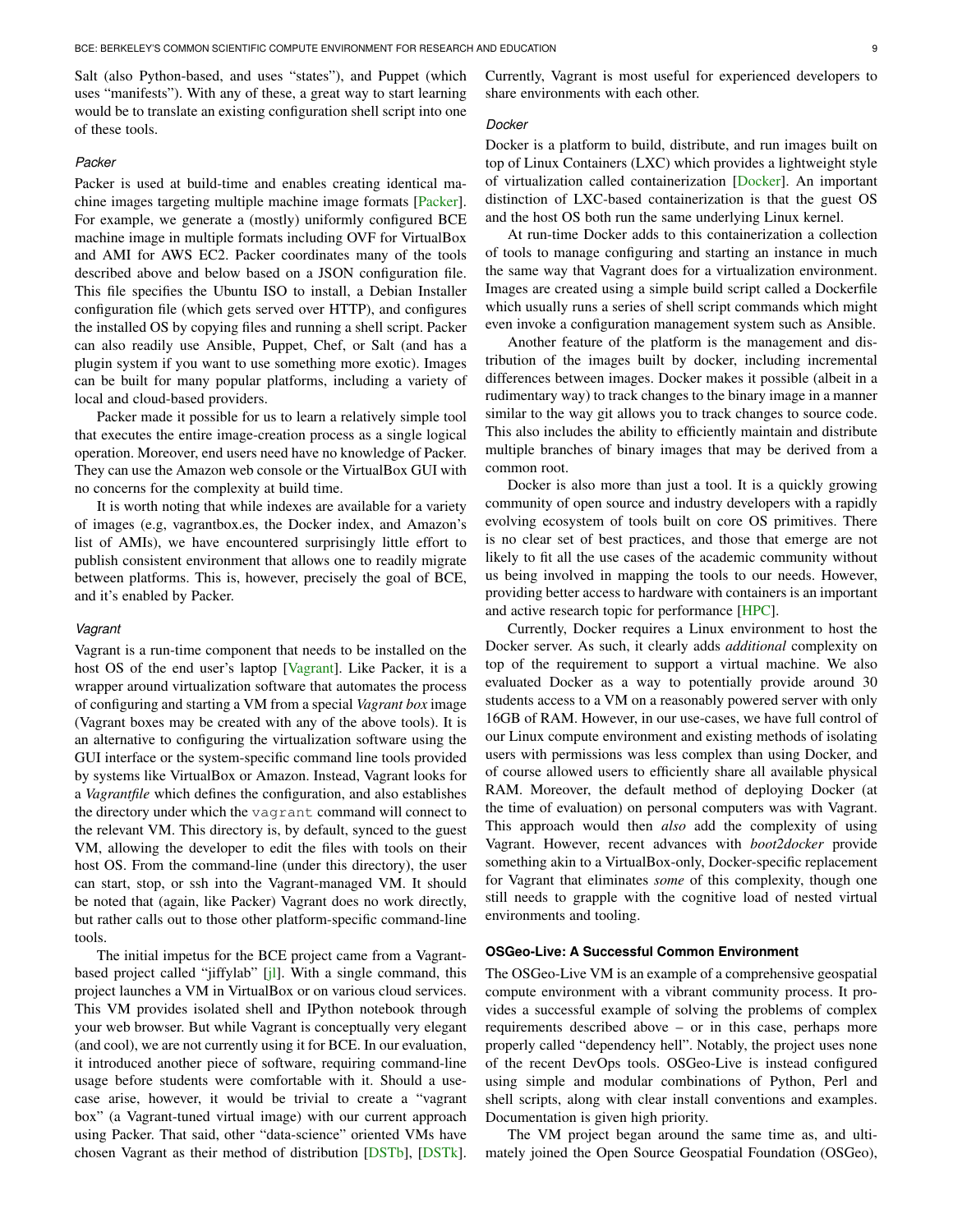an international body modeled on the Apache Foundation [\[2g\]](#page-7-13). It started as a smaller open project that sought to build an "easy to try and use" software environment for spatial data applications. Initial efforts consisted of shell scripts to install core geospatial packages. These examples provided guides to the projects that were invited and ultimately contributed packages to the project. Many of these later contributors spoke English as a second language, further highlighting the importance of clear, working code examples. OSGeo-Live is not the only attempt at building such an environment, but it is a highly successful one. More than fifty open-source projects now contribute by actively maintaining and improving their own install scripts, examples and documentation.

## *Tool Sets*

OSGeo-Live itself is not a "Linux distribution" per se, rather it relies on an apt-based ecosystem to handle the heavy-lifting of system updates and upgrades. This is a win, as updates are proven reliable over a very large Ubuntu community process, and project participants can concentrate on adding value to its featured components. Given the component architecture used to build the VM, individual software projects can be installed as-needed on a generic apt-enabled base.

A key component of the success of the overall project has been the availability of widely-known and reliable tools. Rather than require .deb installation packages for each project, OSGeo-Live chose to use a simple install script format, with ample examples. This choice proved crucial in the earliest stages, as an outside open-source project evaluating participation in the Live ISO could get started with fewer barriers to entry. Participating open-source projects already had install scripts built for Linux, so they could almost immediately adapt and iterate their own install scripts in a straightforward way, with the flexibility to use the tools they were already using, such as shell, Perl, or Python. Scripts may call package managers, and generally have few constraints (apart from conventions like keeping recipes contained to a particular directory). The project also maintains packages that support broader *kinds* of packages, such as web-based applications. In this case, OSGeo-Live provides a standard configuration for Apache, WSGI, and other components, along with a standard layout for projects that rely on this core. As a result, there is very little conflict among packages that share common resources. Some concerns, like port number usage, have to be explicitly managed at a global level. But the overhead of getting 50 projects to adopt a uniform configuration management tool would likely be much greater.

All recipes are currently maintained in a common subversion repository, using standardized asset hierarchies, including installation scripts [\[6g\]](#page-7-14). An OSGeo-Live specific report is maintained on the project trac ticketing system [\[10g\]](#page-7-15). And while OSGeo-Live primarily targets a live/bootable ISO, the scripts that are used to build that ISO provide a straightforward method for building OSGeo software in other contexts.

#### *Community Awareness*

The initial stages of the adoption of new technology include initial awareness and trialability  $[4g]$ . OSGeo-Live intentionally incorporates targeted outreach, professional graphic design and "easy to try" structure to build participation from both developers and end-users. An original project design goal was to provide tools to those doing geospatial fieldwork with limited resources around the globe, and who often lack advanced programming and administration skills. In other words, a community was built around tools that the desired members already had.

Several years into the project, with a grant from the Australian government, a professional-level documentation project was initiated for a single-page overview and quick-start instructions for each application. Language internationalization was rendered more efficient, specifically to support local field work. Much later, a "percentage complete" graph for each human language group was added, making translation into a sort of competitive game. This translation has proven very successful. The project has facilitated collaboration across developer communities. For example, we have seen productive application of software developed by the U.S. military to environmental applications [\[Army\]](#page-7-17).

#### *Steps to Contribute*

All build scripts are organized in the open, in source control [\[6g\]](#page-7-14). A new contributors FAQ is maintained via wiki [\[7g\]](#page-7-18) for software projects, and for translation [\[8g\]](#page-7-19). At its core, the OSGeo-Live project uses common skills for system administration as opposed to more recent DevOps available, but it very much adopts a DevOps *philosophy*. Contributors pay particular attention to documenting each and every step, and standard approaches are encouraged across the project. Gamification also played a role in spurring useful documentation contributions. The low barrier to entry (allowing contributing projects to use skills they likely already have), combined with guidelines to ensure interoperability have led to OSGeo-Live becoming a standard way to evaluate and install software in the geospatial community.

## **BCE: The Berkeley Common Environment**

The overarching, aspirational goal for the Berkeley Common Environment (BCE) is to make it *easy* to do the "right" thing (or hard to do "wrong" things), where "right" means you've managed to use someone else's code in the manner that was intended. In particular, it allows for targeted instructions that can assume all features of BCE are present. BCE also aims to be stable, reliable, and reduce complexity more than it increases it.

More prosaically, to be useful in the cases described above, BCE provides simple things like a standard GUI text editor, and a command-line editor for when a GUI is not available. BCE preconfigures applications with sensible defaults (e.g., spaces for tabstops are set up for nano). It also enables idiosyncratic features on different VM platforms, for example, enabling simple access to shared folders in VirtualBox and ensuring NFS functions properly on Amazon EC2. The environment is also configured to make minimal demands on underlying resources. For example, the BCE desktop is a solid color to minimize network utilization for remote desktop sessions, and efficient numerics libraries are configured.

BCE provides ready-made images for end-users, and the "recipe" for setting up the image using Packer is maintained on GitHub. Lists of Python packages are maintained in a separate requirements file, and all setup is done via a master Bash script. It is currently common for individuals to *only* distribute scripts, which requires all potential users to install and configure the relevant stack of DevOps tools. There are, however, free services for distributing images for particular tools (e.g., the Docker index), and services like Amazon can host AMIs for pennies a month. (For example, building on a free, existing EBS-backed AMI, one need only save a snapshot, with charges only for *changes* from the base AMI. One GB of extra tools onto a standard EBS-backed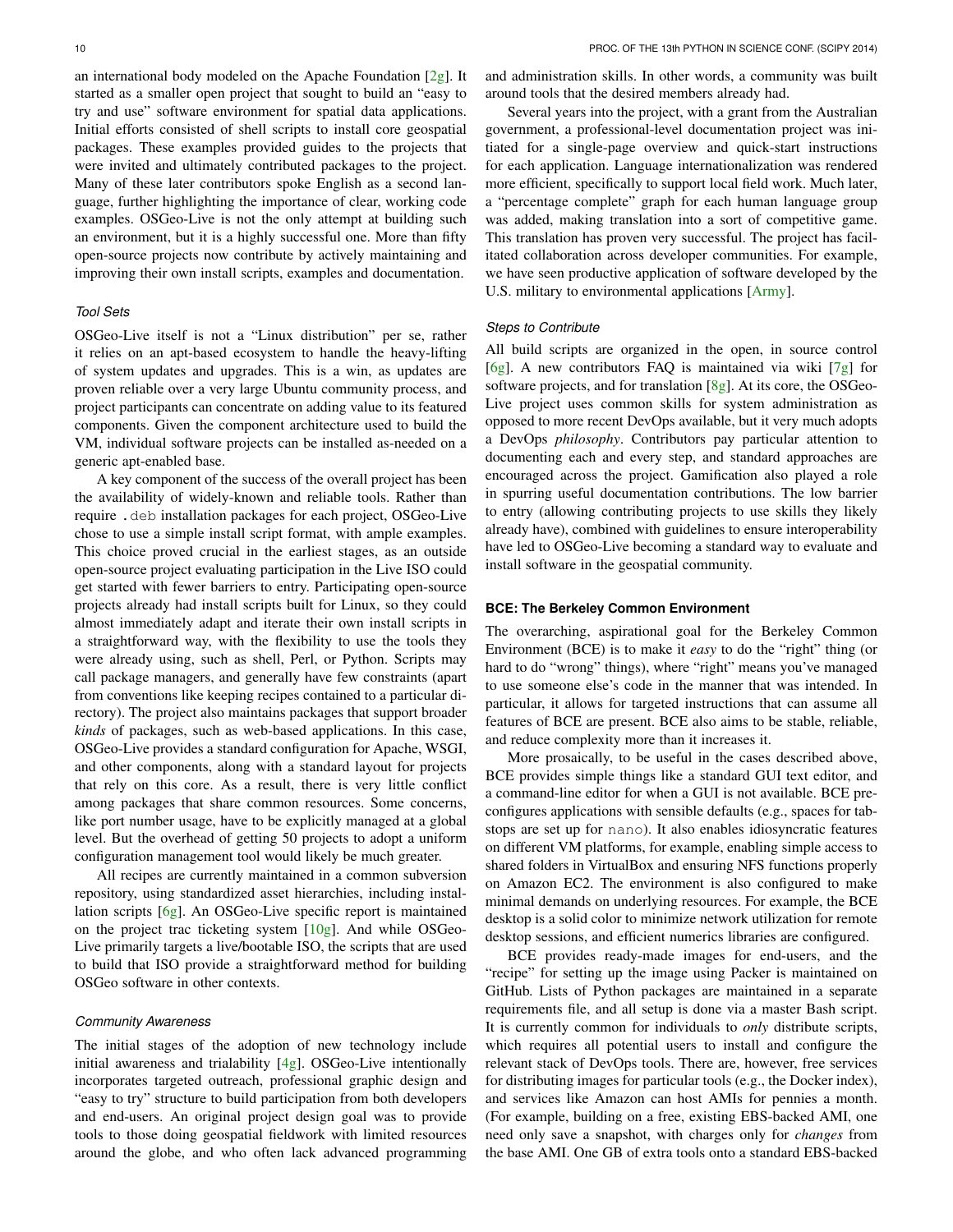<span id="page-6-0"></span>

*Fig. 1: The Berkeley Common Environment running in VirtualBox on OS X. The interface (and opportunities for confusion) are minimized. For example, all users have the same text editor available, and in particular, it's easy to configure common gotchas like spaces for tabs.*

Ubuntu server AMI, currently costs <\$0.1 / GB-month to store.) We strongly recommend distributing a binary along with the recipe for any environment that includes novices in its audience.

## *Using the BCE*

You can see what BCE currently looks like (in a relatively small window) in Figure [1.](#page-6-0) Throughout various iterations, students have found working on a BCE VM to be confusing and counterproductive to being incredibly useful and efficient – strong evidence that the details matter. It seems critical both to provide a rationale for the use of VMs (i.e., explaining how a standard, "pixel-identical" environment speeds instruction), and also a smooth initial experience. Thus, we've worked to make BCE easy for students, researchers, and instructors. Simple instructions are provided on our site for things like opening a terminal (including a description of what the terminal icon looks like). However, for an experienced programmer, the environment should be obvious to navigate.

In our experience, some students will not be able to run the VM while others have difficulty getting regular access to a stable network connection (though fortunately, almost never both!). So, consistency across server and local versions of the environment is critical to effectively support students with either of these difficulties.

If you're using VirtualBox, we require a 64-bit CPU with support for 64-bit virtualization (note that some 32-bit *operating systems* will support this on some hardware). A reasonable minimum of RAM is 4GB. The full instructions for importing BCE from an OVA image into Virtualbox are available on our project website  $[**BEVB**]$ . After starting the VM – a process that can be done entirely with the mouse – a user will have all the software installed as part of BCE, including IPython, RStudio, and useful packages.

If you're using BCE on EC2, even a micro instance is sufficient for basic tasks. Again, complete instructions are provided on the BCE website [\[BCEAMI\]](#page-7-21). In brief, you can find our image (AMI) in the public list. You can readily launch in instance, and get instructions on connecting via the EC2 console.

#### *Communicating with the maintainers of the BCE project*

All development occurs in the open in our GitHub repository. This repository currently also hosts the project website, with links to all BCE materials. We provide channels for communication on bugs, desired features, and the like via the repository and a mailing list (also linked from the project page), or if a user is comfortable with it, via the GitHub issue tracker. BCE will be clearly versioned for each semester, and versions will not be modified, except for potential bugfix releases.

## *Contributing to the BCE project*

BCE provides a fully scripted (thus, reproducible) workflow that creates the standard VM/image. If the appropriate software is installed, the recipe should run reliably. However, you should generally not need to build the binary VM for BCE for a given semester. If you wish to customize or extend BCE, the best way to do this is by simply writing a shell script that will install requirements properly in the context of BCE (for a complex example, see our bootstrap-bce.sh script [\[boot\]](#page-7-22)). Much as with OSGeo-Live, we have chosen our approach to provisioning to be relatively simple for users to understand. It is our goal for instructors or domain experts to be able to easily extend the recipe for building BCE VMs or images. If not, that's a bug!

As described above, while we have experimented with Docker, Vagrant, and Ansible for setting up the various BCE images (and evaluated even more tools), the only foundationally useful tool for our current set of problems has been Packer. Packer runs a shell script that uses standard installation mechanisms like pip and apt-get to complete the setup of our environment. Of central importance, Packer does not require end-users to install or understand any of the current crop of DevOps tools – it operates solely at build time. However, should the need arise, Packer will readily target Vagrant, Docker, and many other targets, and we are not opposed to adopting other tooling.

## **Conclusion**

By merely using recent DevOps tools, *you* arrive at the cutting edge of DevOps for the scientific community. Your collaborators and students likely won't have needed concepts, so extra care should be taken to make your tooling accessible. Where appropriate, use tools that your collaborators already know – shell, scripting, package management, etc. That said, technologies that allow efficient usage of available hardware, like Docker, stand to provide substantial savings and potential for re-use by researchers with less direct access to capital.

So, let's be intentional about creating and using environments that are broadly accessible. Let's follow the DevOps philosophy of being transparent and explicit about our choices and assumptions. That *doesn't* have to mean "using the latest tools" – a simple text file or even a PDF can provide ample explanation that a human can understand, along with a simple reference script (in shell or Python). In this paper, we've made fairly strong recommendations based on what we are actually using (we are eating our own dogfood!). A novice user can access BCE using only a few GUI operations on their laptop, or the Amazon Web Console. As we've seen with OSGeo-Live, the simple tools we've chosen make it easy for our collaborators (instructors or researchers) to understand. This standard reference allows us to return focus on the interesting bits of developing code and *doing science*.